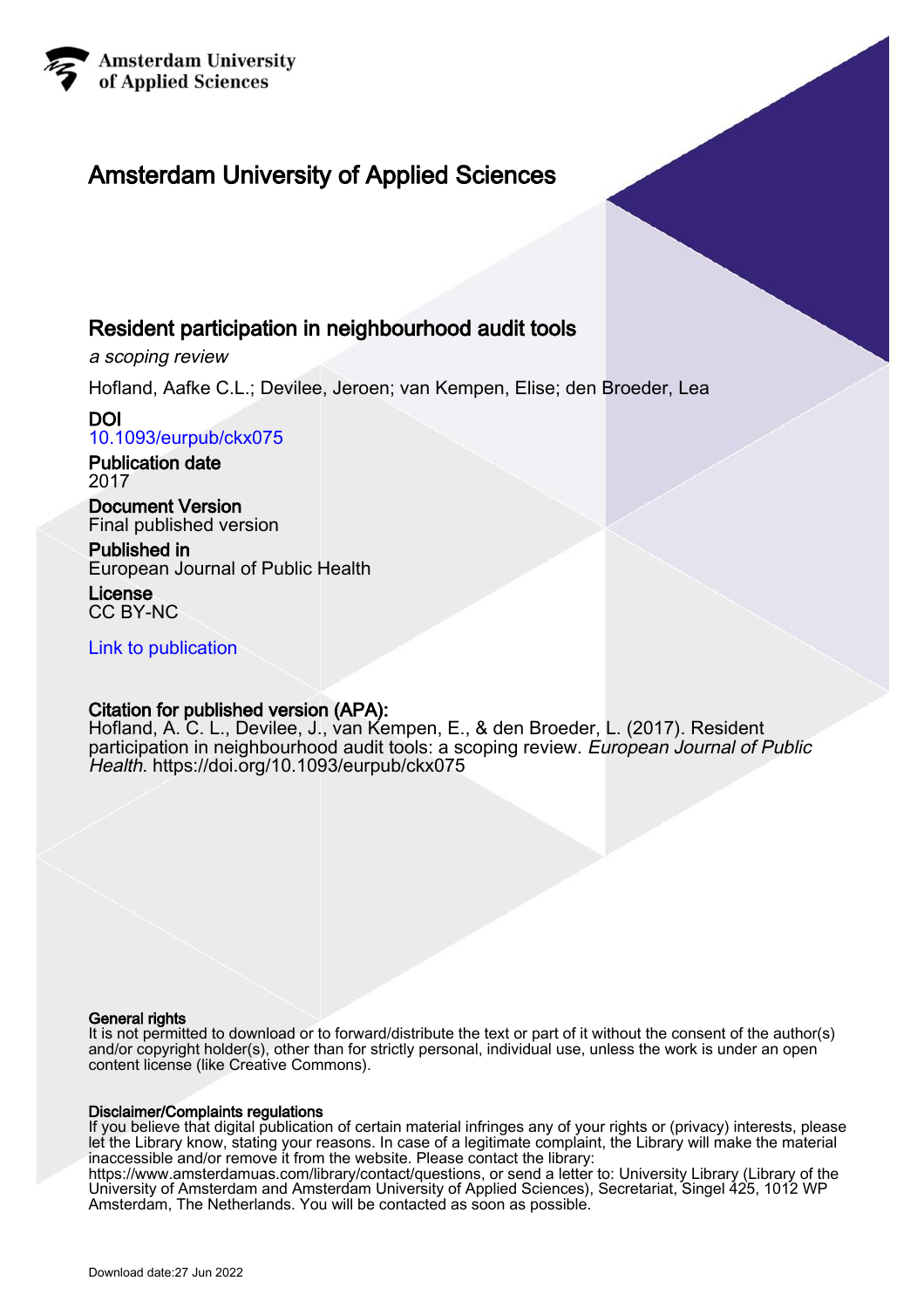European Journal of Public Health, 1–7

- The Author 2017. Published by Oxford University Press on behalf of the European Public Health Association. All rights reserved. This is an Open Access article distributed under the terms of the Creative Commons Attribution Non-Commercial License [\(http://](http://creativecommons.org/licenses/by-nc/4.0/) [creativecommons.org/licenses/by-nc/4.0/\)](http://creativecommons.org/licenses/by-nc/4.0/), which permits non-commercial re-use, distribution, and reproduction in any medium, provided the original work is properly cited. For commercial re-use, please contact journals.permissions@oup.comdoi:10.1093/eurpub/ckx075

### .........................................................................................................

# Resident participation in neighbourhood audit tools a scoping review

Aafke C.L. Hofland<sup>1</sup>, Jeroen Devilee<sup>2</sup>, Elise van Kempen<sup>2</sup>, Lea den Broeder<sup>1,3</sup>

1 Faculty of Sports and Nutrition, Amsterdam University of Applied Sciences, Amsterdam, The Netherlands,

- 2 National Institute for Public Health and the Environment (RIVM), Center for Sustainability and Health, Bilthoven, The Netherlands and
- 3 National Institute for Public Health and the Environment (RIVM), Centre for Nutrition, Prevention and Health Services, Bilthoven, The Netherlands

Correspondence: Aafke C.L. Hofland, Faculty of Sports and Nutrition, Amsterdam University of Applied Sciences, Dr. Meurerlaan 8, 1067 SM Amsterdam, The Netherlands, Tel: +31 653944891, e-mail: a.c.l.hofland@hva.nl

Background: Healthy urban environments require careful planning and a testing of environmental quality that goes beyond statutory requirements. Moreover, it requires the inclusion of resident views, perceptions and experiences that help deepen the understanding of local (public health) problems. To facilitate this, neighbourhoods should be mapped in a way that is relevant to them. One way to do this is participative neighbourhood auditing. This paper provides an insight into availability and characteristics of participatory neighbourhood audit instruments. Methods: A scoping review in scientific and grey literature, consisting of the following steps: literature search, identification and selection of relevant audit instruments, data extraction and data charting (including a work meeting to discuss outputs), reporting. Results: In total, 13 participatory instruments were identified. The role of residents in most instruments was as 'data collectors'; only few instruments included residents in other audit activities like problem definition or analysis of data. The instruments identified focus mainly on physical, not social, neighbourhood characteristics. Paper forms containing closed-ended questions or scales were the most often applied registration method. Conclusions: The results show that neighbourhood auditing could be improved by including social aspects in the audit tools. They also show that the role of residents in neighbourhood auditing is limited; however, little is known about how their engagement takes place in practice. Developers of new instruments need to balance not only social and physical aspects, but also resident engagement and scientific robustness. Technologies like mobile applications pose new opportunities for participative approaches in neighbourhood auditing.

.........................................................................................................

### Introduction

 $S$  ince more and more people live, work and play in urban areas,  $S$  the pressure on these areas is going to increase. This has implications for the health of the residents of cities, because their physical and social living environment contains many health relevant factors. A well-facilitated, clean, and safe physical urban environment is a necessary, but not the only requirement for a healthy city. The urban environment also has the potential to enhance or hinder healthy lifestyles and behaviours, e.g. physical exercise, and in this way impact on people's health. $1-3$ 

More and more (local, national, and international) authorities and various parties work towards a healthy urban environment. These include health promoters, environmental health experts, district community workers and municipal health coordinators. It has become clear that healthy urban environments require careful planning and a testing of environmental quality that goes beyond the requirements of statutory limits. It is also becoming apparent that healthy urban planning requires the inclusion of resident views, perceptions and experiences that help deepen the understanding of local (public health) problems.<sup>4</sup> In short, resident participation is a key factor in the development and application of successful policies in the field of urban environments.

In order to develop and implement plans for a healthy urban environment that link up with the residents' perceptions, it is important that the local situation of neighbourhoods and their populations be mapped in a way that is relevant to them. There are several ways to map neighbourhood characteristics. One option is to collect resident or other stakeholder views by surveys. Another possibility is to derive information about the characteristics of a neighbourhood (such as noise levels, air pollution concentrations, amount of green space, number of people within a certain area) from existing registries of data at neighbourhood level and/or postal code area level that is nationally or locally available. This is usually done by means of a Geographic Information System (GIS). In this paper, we focus on a third method, namely neighbourhood auditing which means obtaining insight into the characteristics of neighbourhoods by systematically visiting and observing them.

The purpose of most audits is to collect information about the neighbourhoods that cannot be derived from secondary data or registries (e.g. the number of trees, the width of sidewalks), in order to get a more complete picture: certain neighbourhood characteristics can only be measured properly by means of direct observations (e.g. the architectural character, maintenance of the landscape, the 'look and feel' of a place.<sup>[5,6](#page-6-0)</sup> It is questionable, however, whether these types of observations reflect what people find important in their neighbourhood when it comes to health and whether they are able to capture related contextual factors that modify, increase or reduce neighbourhood environmental impacts.<sup>7</sup> For example, the mere presence of a cycle path (expert observation) does not necessarily mean people want to use it (resident perspective).<sup>8</sup> Insight in resident experiences and relevant contextual factors requires a 'citizen science' approach in neighbourhood auditing, that is the active participation of lay people in audit design, data collection and/or analysis. Haklay describes different levels of citizen engagement in research.<sup>9</sup> Not only can citizens help collect larger quantities of data or new information, citizen involvement in knowledge generation is also reported to produce knowledge that is more relevant to them.<sup>10</sup> Citizen science also has the potential to educate and empower residents as active people in their living environment.<sup>11</sup> To realize this resident engagement in neighbourhood auditing, tools are needed that facilitate their input and involvement.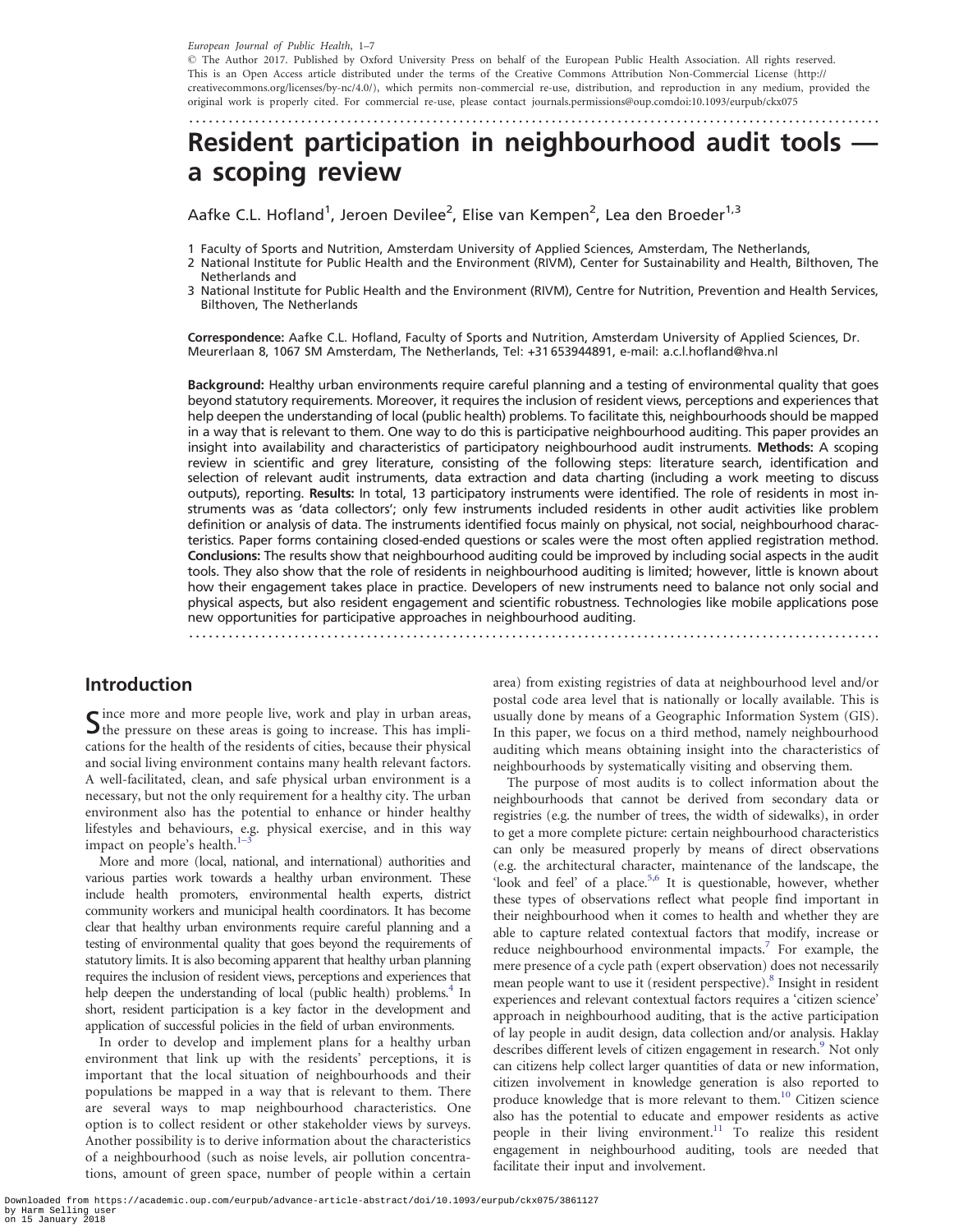Several audit tools have been developed in recent years. Nickelson and colleagues<sup>[12](#page-6-0)</sup> presented 31 neighbourhood audit instruments in a comprehensive overview. They carefully registered the domains and sub-domains that were assessed for each instrument. Although their review might help researchers to select or develop an instrument to meet their own specific needs, it does not provide any information about whether, and how, residents (can) participate in the application of the different tools. With a view to continuing to build further on Nickelson's work, we therefore carried out a scoping review<sup>13</sup> to establish which participative systematic neighbourhood auditing tools exist and how these tools can be characterized. The scoping review method is a suitable approach to study key concepts in different types of publications.<sup>14,15</sup> As we intended to identify participatory tools, described in both existing scientific and grey literature about resident participation for neighbourhood auditing instruments, a scoping review is an appropriate method. Scoping reviews are less useful when the aim is to assess the quality of evidence presented. This study, being descriptive, did not require such assessment.

We are going to use the outcomes of our study as an input for the development of a participatory neighbourhood audit tool to be applied in the Netherlands.<sup>[16](#page-6-0)</sup> New Dutch legislation on urban planning is currently being implemented, in which resident participation is a key element. In order to achieve this, local planners and policy makers need certain tools. Our study objectives were to identify participative audit tools, to describe the different levels of resident participation in these audit tools, to provide an inventory of what these tools measure; and finally, to describe the methods applied in the tools (e.g. paper form containing close-ended questions, photos, or a website).

### Methods

#### Identification of relevant publications

Systematic literature search was carried out to identify publications which:

- $\bullet$  had been published in a (peer reviewed) scientific journal or as grey literature. In this last category we will find reports, websites and conference proceedings AND
- $\bullet$ describe one or more neighbourhood audit tools, AND
- $\bullet$  had been published between the first of January 2010 and the first of January 2015, AND
- $\bullet$ had been published in English or Dutch language.

Since we intend to develop a Dutch audit instrument, we used search terms in both English and Dutch. By studying several wellknown audit instruments, $17-19$  we developed a set of search terms (Supplementary appendix table A1a and b).

One researcher (J.D.) searched for scientific studies and published articles in the scientific database Scopus, which provides the largest abstract and citation index for peer-reviewed literature. Scopus was selected because this database includes MedLine and EMBASE and includes not only biomedical disciplines but also, e.g. journals in Health Sciences, Life Sciences, Social Sciences or Humanities. These are important areas in relation to the topic of our review.

Another researcher (A.C.L.H.) simultaneously carried out a systematic search of grey literature in the Google open database. Given that grey literature search often provides many hundreds of hits, we decided to view only the first 20 hits because we assumed that they best matched the search terminology. This assumption was tested by taking samples of hits after the first 20 and we found no relevant titles. Overall, 99 publications were identified.

#### Selection of relevant instruments

We checked whether the publications described a neighbourhood audit instrument (in some cases the tool described was a different type, e.g. a playground scan and these were excluded) and this yielded 68 instruments.

Next, we checked whether residents were involved in the development of the audit instrument and/or whether residents were involved in the implementation of the audit instrument. If at least one of these criteria was met, the audit tool was classified into the 'resident participation' category. If none of the criteria was met, the publication was classified in the 'no resident participation' category. We applied the rules that interviewing or surveying residents about their neighbourhood was not considered to be participation, while consulting residents about the content of an audit instrument was. When it was not possible to classify a paper, it was classified in the 'unknown' category.

The first researcher (A.C.L.H.) selected all the publications that fulfilled the resident participation criteria and a second researcher (L.d.B.) independently carried out the same procedure for verification. Selections were compared and differences discussed. In the event of disagreement, a third researcher (E.v.K.) was asked to advice. As a result, a list of 13 participative instruments was created (see [table 2](#page-4-0) under ''Results'' section).

#### Data extraction

For the 13 participative audit tools described in the selected papers, data extraction was carried out by one researcher (A.C.L.H.). Only characteristics of the 'audit tool' described were extracted from the papers. The following data were extracted about each selected instrument: Author (if available), instrument name, and country of origin.

To answer our research questions we also extracted data on the registration method and type of citizen science approach. [Table 1](#page-3-0) shows how we determined these aspects. We also extracted the topics, or 'domains' covered by each instrument, as well as more specific matching characteristics, or 'sub-domains' within those domains. An example is the 'amenities for outdoor public spaces' domain with, among other things, characteristics like public restrooms, street furniture and trash bins as matching sub-domains.

We used Nickelson's<sup>[12](#page-6-0)</sup> domain and sub-domain classification and added two new domains, namely 'people and behaviours' (referring to observation and registration of presence of persons in the public space audited and their activities at the moment of observation) and 'local business and economy' (referring to the presence of commercial and public facilities). These domains were added on the basis of our previous research in the Netherlands, where residents helped define necessary elements of a healthy neighbourhood. The (health) behaviour of people in public space, and the availability and accessibility of commercial and public services were considered highly important by these residents.<sup>[20](#page-6-0)</sup> Subdomains for these two additional domains were developed, based on the information presented by the selected instruments. A meeting was set up (A.C.L.H., L.d.B. and E.v.K.) to discuss data extraction output tables and perform necessary corrections.

#### Results

#### Instrument selection

Our literature search yielded a total of 68 audit instruments (excluding 18 cases where there was no description of the instrument or where the original publication could not be retrieved) ([figure 1\)](#page-5-0). The majority of these instruments (54) were found in the scientific literature (2 duplicates removed). The remaining 14 instruments (1 duplicate removed) were found in grey literature.

The 68 selected audit instruments were investigated to determine the presence of resident participation in the audit instrument development or implementation. Instruments were divided among the 'resident participation', 'no resident participation' and 'unknown' categories when it was impossible to answer the questions about resident involvement in the instrument development or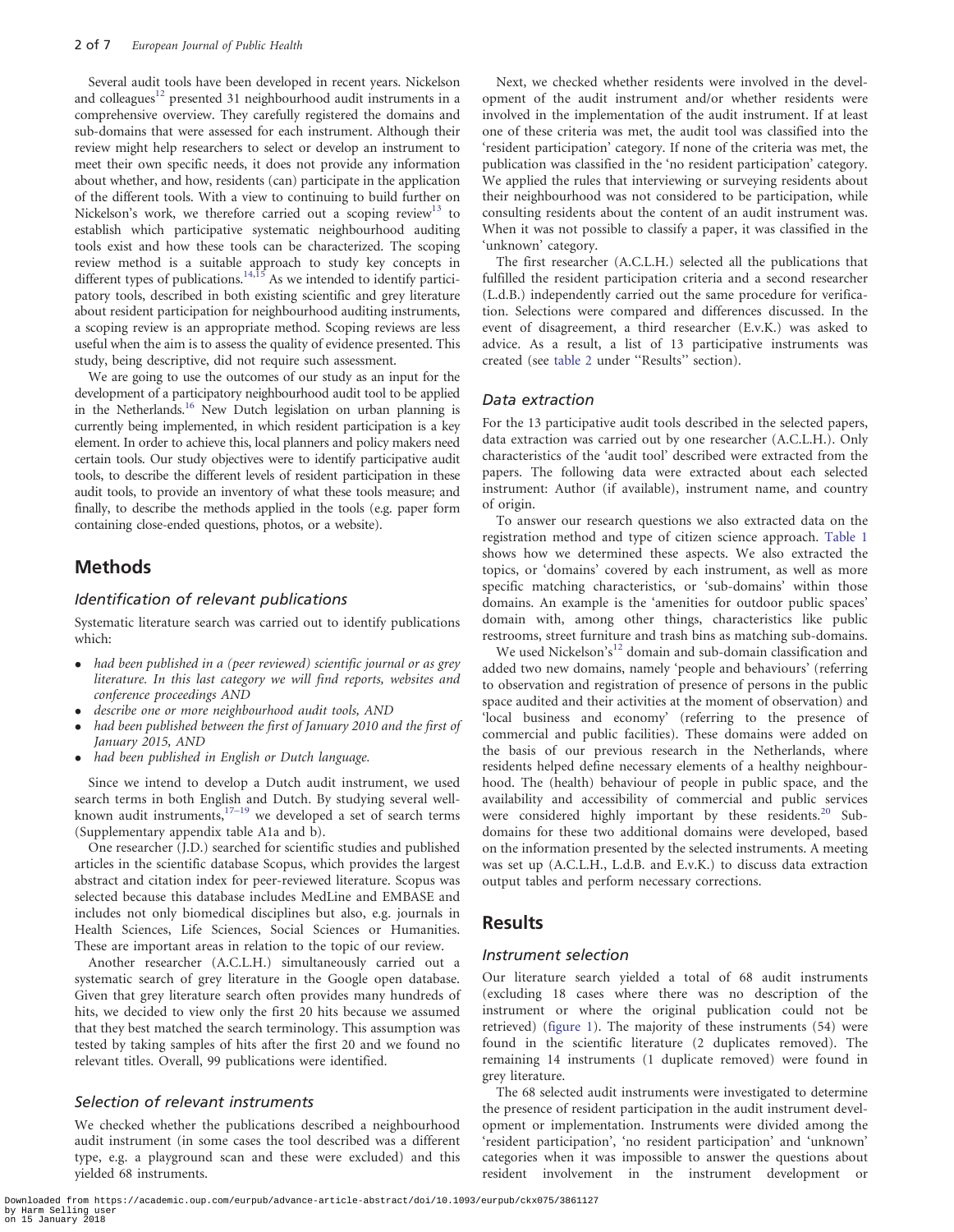<span id="page-3-0"></span>Table 1 Data extraction: classifying registration methods and citizen science approach

| <b>Classification</b>                   | Classify when                                                                                      | Do not classify when                                                                                                           |  |  |  |  |  |
|-----------------------------------------|----------------------------------------------------------------------------------------------------|--------------------------------------------------------------------------------------------------------------------------------|--|--|--|--|--|
| Registration methods <sup>12</sup>      |                                                                                                    |                                                                                                                                |  |  |  |  |  |
| Digital checklist                       | Digital checklist is main registration method during data<br>collection (e.g. tablet)              | Digital checklist only used for data processing after actual audit                                                             |  |  |  |  |  |
| Paper checklist                         | Paper checklist is main registration method during data<br>collection                              | Paper checklist only used as guidance, but actual data regis-<br>tration carried out in another way                            |  |  |  |  |  |
| Digital application/tool                | Any other digital applications, e.g. camera or audio used as<br>main registration method           | These applications only used as accessories during registration                                                                |  |  |  |  |  |
| Web site                                | Web site is used as main registration method, e.g. in case of<br>auditing using street view images | Web site only used for data processing or data presentation                                                                    |  |  |  |  |  |
| Unknown                                 | Information about method of registration could not be<br>found                                     | Any other method of registration is applied                                                                                    |  |  |  |  |  |
| Citizen science approaches <sup>9</sup> |                                                                                                    |                                                                                                                                |  |  |  |  |  |
| Extreme citizen science                 | Residents involved in problem definition, data collection,<br>analysis and interpretation          | Residents involved in parts of these but not all professionals,<br>but not residents, are involved as resident representatives |  |  |  |  |  |
| Participatory science                   | Residents involved in problem definition and data<br>collection                                    | Residents only involved in one of these professionals, but not<br>residents, are involved as resident representatives          |  |  |  |  |  |
| Distributed intelligence                | Residents involved as volunteered thinkers and interpreters.<br>providing lay input to the audit   | Resident contributions not used for shaping or applying the<br>audit process, not for analysis purposes                        |  |  |  |  |  |
| Crowd sourcing                          | Residents involved as informers carrying out data collection                                       | Residents play a passive role, i.e. no active data collection but,<br>e.g. being interviewed                                   |  |  |  |  |  |

implementation. After exclusion of those instruments that were classified as 'no resident participation' and 'unknown', 13 audit instruments which involved residents in the instrument development or implementation remained. Most of these instruments ([9](#page-6-0)) originated from USA, while two instruments originated from the Netherlands, one from Canada and one from UK. A list of all non-participative instruments (47) and instruments classified in the 'unknown' category [\(8\)](#page-6-0) with references is available in Supplementary appendix tables A2 and A3.

#### Instrument characteristics

Characteristics of the 13 selected participative audit instruments are shown in [table 2](#page-4-0).

A remarkable fact is that the BEAT Neighbourhood Assessment tool<sup>25</sup> and the Sidewalks and Street Survey<sup>[32](#page-7-0)</sup> apparently were the only 2 instruments with resident involvement at the 'extreme citizen science' level. Residents were involved in these instruments during the whole process of problem definition, data collection, data analysis and data interpretation. The BEAT instrument provides a paper checklist with three-point scales for residents or community groups to audit the quality of an area with a special focus on sustainable and active transportation. Each question and the answer categories are explained in understandable, non-'scientific' language. This checklist also provides open questions that guide resident-based analysis as well as follow-up (e.g. the definition of alternatives or actions to take).The Sidewalks and Streets Survey provides a tool kit for organizers (either a professional or a community group) of a walkability audit including a workshop plan, supporting presentations, example invitation letters, and a checklist which can be adapted to the needs of a community. Residents that participate also help analyze the audit results. Four instruments involved residents at the 'participatory science' level in problem definition and data collection. The instrument described by Anderson et al.<sup>22</sup> was the only instrument involving residents at the 'distributed intelligence' level and invited residents to act as basic interpreters and thinkers in their New Hampshire Liveable Walkable Communities Toolkit with residents joining in the designing of 'community goals' as a starting point for the audit. Most instruments ([6\)](#page-6-0) involve residents at the citizen science 'crowd sourcing' level where they are involved as informers or data collectors. In the Neighborhood Observational Checklist<sup>[21](#page-7-0)</sup> for example, residents collect data in a prescribed way, supervised by researchers.

#### Registration methods

[Table 2](#page-4-0) shows that most audits [\(11](#page-6-0)) were conducted with use of a paper checklist which auditors could fill in with a pen or pencil. The tool of Buman et al.<sup>[24](#page-7-0)</sup> consisted of tablet-based data collection of audio narratives and photographs whereas the tool of Zenk et al. $30$ consisted of a digital checklist used with handheld computers. The register method of Kleiboer et al.<sup>[26](#page-7-0)</sup> used a different method. Participating residents used a map of their neighbourhood and placed green stickers at spots that they thought were positive spots and red stickers at spots that they thought were negative spots.

#### Measurement indicators

An overview of all the identified domains and the numbers of subdomains measured by all the instruments included is shown in [table 3](#page-5-0). The number of domains assessed with the audit tools ranged from 12 to 20.

The most commonly assessed domains were amenities for outdoor public space (10 instruments), landscaping/nature features (10 instruments), recreational uses/public spaces (10 instruments), and sidewalks (10 instruments). The least commonly assessed domains were ethnic identification (1 instrument), neighbourhood identification/legibility (1 instrument), barriers (3 instruments) and steepness (3 instruments). The additional domain local business and economy was assessed by 9 instruments and the 'people and behaviours' domain by 5 instruments.

A top three list of the most measured sub-domains by all included instruments are listed in Supplementary appendix table A4. Domains with the highest numbers of measured sub-domains are classified at the top of the table. The 'amenities for outdoor public space' domain measures comfort features such as street comfort facilities. The 'bus stops/transit stops' sub-domain was measured by 8 instruments, 'playground, sports equipment' by 6 instruments and 'street furniture' by 6 instruments as well. The sub-domain of 'street trees' from the 'landscaping/nature features' domain and the sub-domain of 'sidewalks' from the 'sidewalks' domain were measured by 9 instruments. Only 3 instruments measured the subdomain 'grade/steepness/slope' in the 'steepness' domain. In 3 cases, the domains to be measured depended on the resident input with residents being asked about their assessment of the environment in general terms, without a predetermined list of specific elements or aspects. The Community Asset Mapping Toolkit in particular provides a lot of space for personalized input. It only requires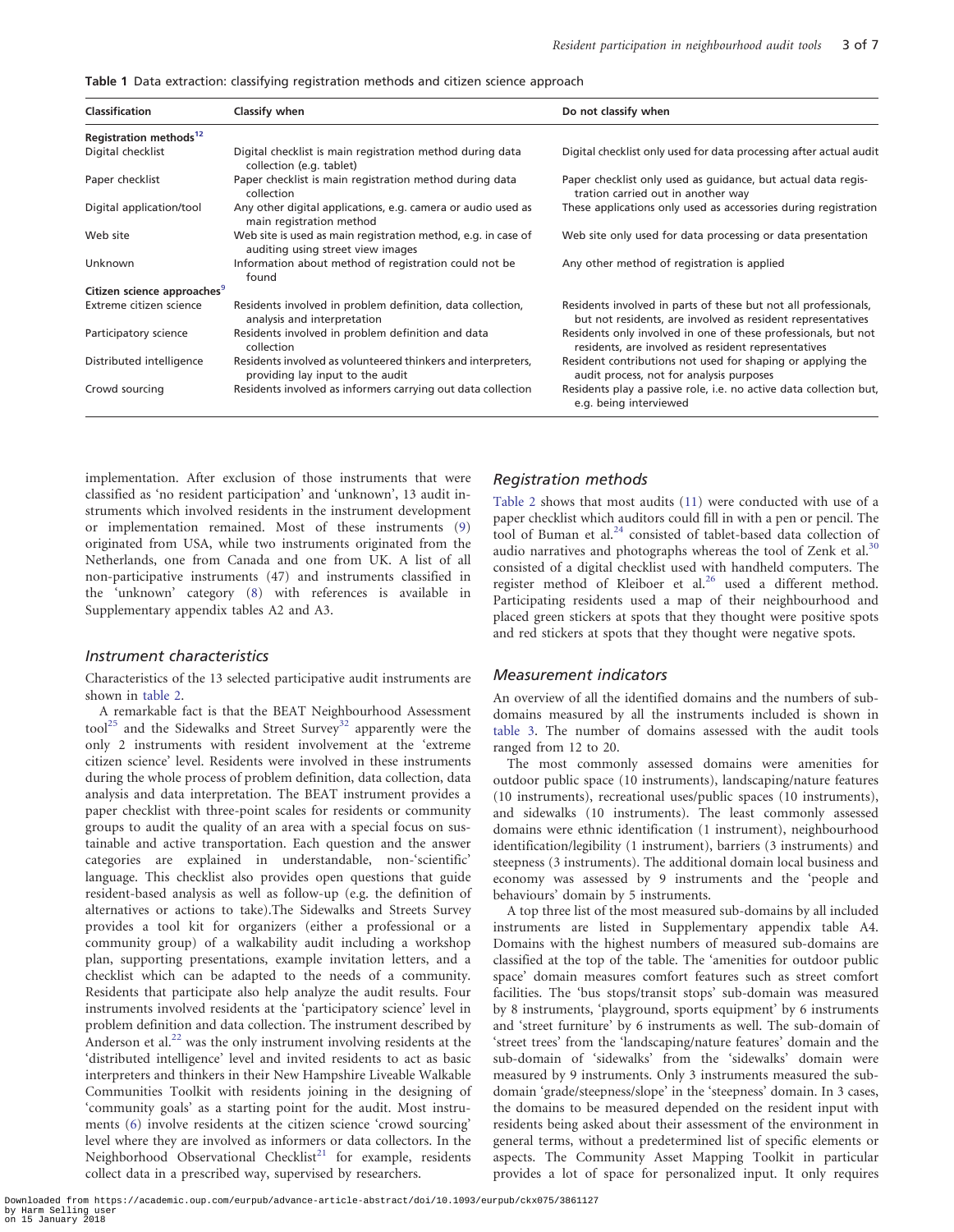<span id="page-4-0"></span>

| Author (if available)                        | Instrument name (if available)                                                                                                                                                                                                       | Country of<br>origin <sup>a</sup> | Level of citizen<br>science <sup>b</sup> | Registration<br>method <sup>c</sup> | covered <sup>d</sup><br>Domains                                                                                                           |
|----------------------------------------------|--------------------------------------------------------------------------------------------------------------------------------------------------------------------------------------------------------------------------------------|-----------------------------------|------------------------------------------|-------------------------------------|-------------------------------------------------------------------------------------------------------------------------------------------|
| (Agentschap NL, 2011) <sup>21</sup>          | Wijkscan zwerfafval [Community litter scan]                                                                                                                                                                                          |                                   |                                          |                                     | , 2, 6, 7, 8, 10, 12, 13, 15, 18, 21                                                                                                      |
| $(Anderson, 2014)^{22}$                      | New Hampshire Liveable Walkable Communities Toolkit                                                                                                                                                                                  |                                   |                                          |                                     |                                                                                                                                           |
| $(Brownson$ et al., $2004)^{23}$             | St. Louis Audit Tool-Checklist Version                                                                                                                                                                                               |                                   |                                          |                                     | 1, 2, 4, 6, 7, 8, 10, 11, 13, 14, 15, 16, 19, 20, 21, 22<br>1, 2, 3, 4, 6, 7, 10, 11, 12, 13, 14, 15, 16, 17, 19, 21, 22                  |
| (Buman et al., 2013) <sup>24</sup>           | The Stanford Healthy Neighborhood Discovery Tool                                                                                                                                                                                     |                                   |                                          |                                     | Jnknown                                                                                                                                   |
| (EcoPlan, 2009) <sup>25</sup>                | BEAT Neighbourhood Assessment (Built Environment                                                                                                                                                                                     |                                   |                                          |                                     | 1, 2, 4, 6, 7, 8, 10, 11, 12, 13, 14, 15, 16, 19, 20, 21, 22                                                                              |
|                                              | & Active transportation)                                                                                                                                                                                                             |                                   |                                          |                                     |                                                                                                                                           |
| (Kleiboer and Broens, 2012) <sup>26</sup>    | Beleef je wijk! [Experience your neighbourhood!]                                                                                                                                                                                     |                                   |                                          |                                     |                                                                                                                                           |
| (O'Hanlon and Scott, 2010) <sup>27</sup>     | The Walkability Assessment Tool                                                                                                                                                                                                      |                                   |                                          |                                     | 4, 6, 7, 8, 10, 11, 12, 13, 14, 15, 16, 19, 21                                                                                            |
| (Robinson et al., 2014) <sup>28</sup>        | Rural Active Living Assessment tool                                                                                                                                                                                                  |                                   |                                          |                                     |                                                                                                                                           |
| (Welch et al., 2010) <sup>29</sup>           | LEED-ND                                                                                                                                                                                                                              |                                   |                                          |                                     | $\begin{array}{l} 3,4,6,7,8,11,13,14,15,16,19,21 \\ 4,6,7,10,13,14,15,17,18,19,21 \\ 2,5,6,7,8,10,12,13,14,15,16,17,19,21,22 \end{array}$ |
| (Zenk et al., 2007) <sup>30</sup>            | Neighborhood Observational Checklist                                                                                                                                                                                                 |                                   |                                          |                                     |                                                                                                                                           |
| (Zoellner et al., 2012) <sup>31</sup>        | <b>CBPR</b> intervention                                                                                                                                                                                                             |                                   |                                          |                                     |                                                                                                                                           |
| $(AARP, 2010)^{32}$                          | Sidewalks and Street Survey                                                                                                                                                                                                          |                                   |                                          |                                     | 1, 2, 3, 4, 6, 7, 8, 9, 10, 11, 12, 13, 14, 15, 16, 17, 18, 19, 20, 21<br>1, 2, 7, 10, 11, 12, 13, 14, 15, 19, 20, 22                     |
| (Preston City Council) <sup>33</sup>         | The Community Mapping Toolkit                                                                                                                                                                                                        |                                   |                                          |                                     |                                                                                                                                           |
| a: 1=The Netherlands, 2=USA, 3=Canada, 4=UK. | b: 1 = Extreme citizen science, 2 = Participatory science, 3 = Distributed intelligence, 4= Crowd sourcing, 5= Unknown.<br>/ebsite, 5 = Other/unknown.<br>c: 1=Digital checklist, 2=Paper checklist, 3=Digital application/tool, 4=W |                                   |                                          |                                     |                                                                                                                                           |

d: 1= Amenities for outdoor public spaces, 2= Architecture/building characteristics, 3= Barriers, 4= Cycling environment, 5= Ethnic identification, 6 = Land uses, 7= Landscaping/nature features, 8= Maintenance/appearance, 9= Neighbourhood identification/legibility, 10= Parking and driveways, 11= Pedestrian environment, 12= Physical disorder, 13= Recreational uses/public spaces, 1= Amenities for outdoor public spaces, 2= Architecture/building characteristics, 3= Barriers, 4= Cycling environment, 1= Digital checklist, 2= Paper checklist, 3 = Digital application/tool, 4 = Website, 5 = Other/unknown. c: 1 = Digital checklist, 2 = Paper checklist, 3 = Digital application/tool, 4 = Website, 5 = Other/unknown.

e: To be determined by participating residents.

 $\overline{C}$ äί

 $\ddot{\sigma}$ 

be determined by participating residents

8= Maintenance/appearance, 9= Neighbourhood identification/legibility, 10= Parking and driveways, 11= Pedestrian environment, 12= Physical disorder, 13= Recreational uses/public spaces,

5= Ethnic identification, 6 = Land uses, 7 = Landscaping/nature features,

14= Safety, 15= Sidewalks, 16= Signs, 17= Smell/pollution/noise, 18= Steepness, 19= Streets/traffic, 20= Views/enclosure, 21= Local business and economy, 22= People and behaviours.

14=Safety, 15=Sidewalks, 16=Signs, 17=Smell/pollution/noise, 18=Steepness, 19=Streets/traffic, 20=Views/enclosure, 21=Local business and economy, 22=People and behaviours.

residents to look at the broad categories of 'individual, community and institutional assets' and provide their personal assessments of these.<sup>[22](#page-7-0)</sup> Only 1 instrument measured the sub-domain of 'neighbourhood monuments/markers/banners' in the domain of 'neighbourhood identification/legibility'. In addition, only 1 instrument measured the 9 sub-domains in the 'ethnic identification' domain. These sub-domains included measurements comprising businesses with diverse ethnic orientation (African American, Latinos, African, Caribbean, Mexican, Cuban and Spanish), matching signs, symbols, advertisement, symbols and murals. A total overview of all domains and corresponding sub-domains is shown in Supplementary appendix table A5.

# **Discussion**

# Main results

In total, we identified 68 audit tools. In 13 cases, residents were involved in auditing. In 6 of the 13 cases, residents were involved by carrying out data collection. In only 2 cases, citizens were involved in problem definition, data collection, and analysis and interpretation of the data that were collected.

Within the 13 instruments that involved citizens, we identified 22 different domains and more than 150 sub-domains. In addition to Nickelson, $12$  we extended the number of domains with one domain involving 'business and economy', and another domain concerning 'people and behaviour'. Within the list of domains and subdomains, the focus is mostly on the physical characteristics of the neighbourhood.

Most of the 13 instruments were paper forms, usually containing close-ended questions or scales. There was only one digital tool available. The Stanford Healthy Neighborhood Discovery Tool is suitable for tablets.

# The engagement of citizens

Although the developers of several of the evaluated tools claim the instrument involves residents, we judged that only two tools really engaged them at all the different stages. Although we studied the available information and discussed how each instrument should be classified in terms of resident involvement, the exact determination of the type of resident involvement was difficult for a number of instruments, as the information was often unspecific or could be interpreted in different ways. It would therefore be worthwhile to study how resident involvement takes place in practice, e.g. by an indepth evaluation of these instruments' local application.

It is possible that we may have missed some other, more participatory, tools for two reasons. Firstly, our grey literature search was restricted to the first 20 hits. However, testing the assumption that after 20 hits no relevant publications came up, we found no indication that we missed important tools. Secondly, residentcentred audit instruments may be developed and used at a very local level. We wonder whether these instruments will always be presented on the web, let alone in a scientific journal. Both Dutch tools were found by searching the web and many more, in other languages, may be available that we are not aware of due to the language criterion we applied. We also suspect that some tools might not even be retrievable using multi-language web searches.

Although we cannot be completely certain that we have found all relevant tools, we do think, given to overall outcomes, that our conclusions are probably justified.

# Physical and social aspects combined

The strong focus on the physical characteristics of the neighbour-hood that we found is similar to what Nickelson et al.<sup>[12](#page-6-0)</sup> and other researchers<sup>[5,6,](#page-6-0)[34](#page-7-0)</sup> found in their overviews about audit tools. Although social neighbourhood characteristics were, to some extent, also included in the evaluated audit tools, the way this was done was

by Harm Selling user on 15 January 2018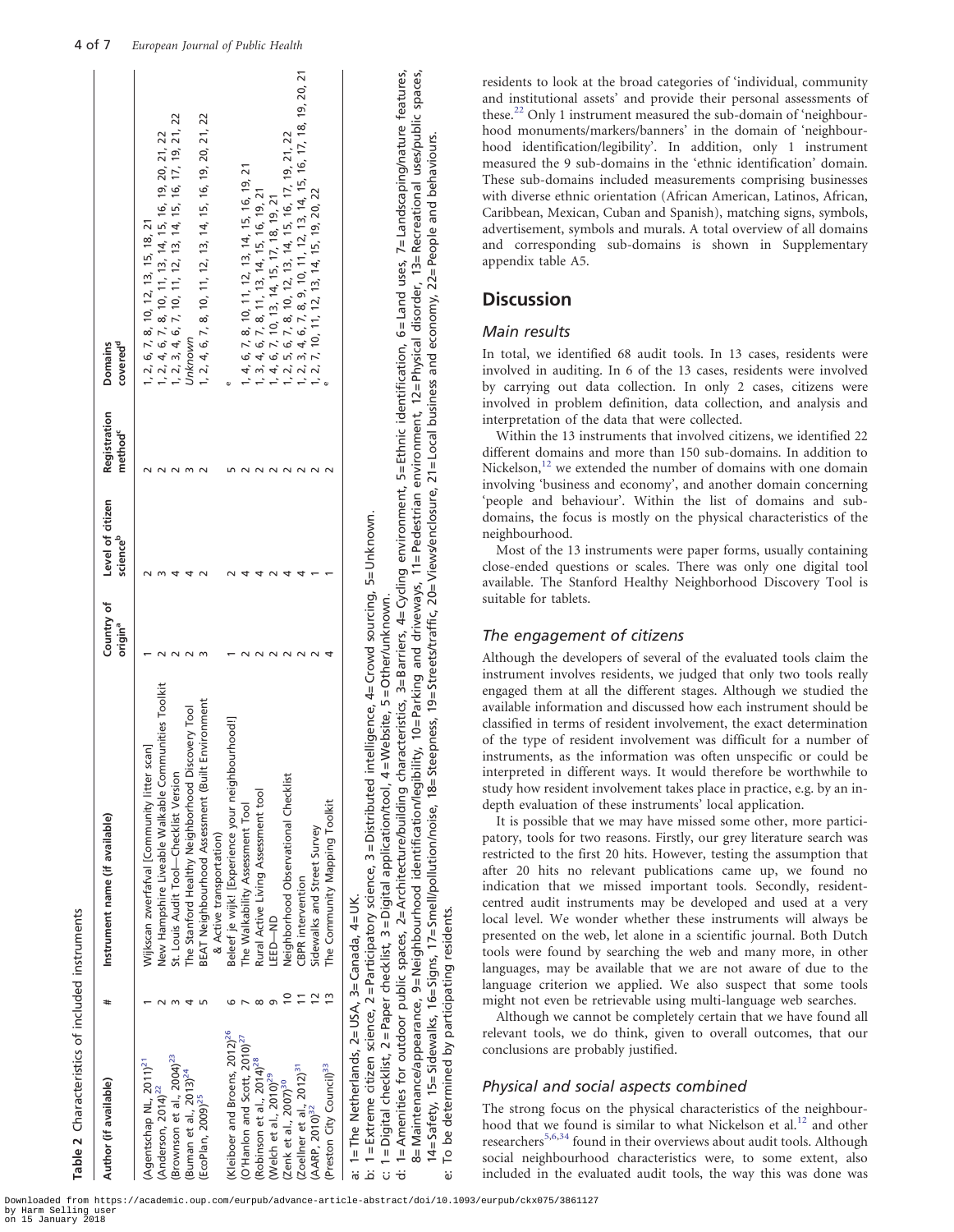<span id="page-5-0"></span>

Figure 1 Flow chart data extraction

| Table 3 Identified domains, numbers of sub-domains in each domain (more extensive information in table A4) |  |  |  |
|------------------------------------------------------------------------------------------------------------|--|--|--|
|                                                                                                            |  |  |  |

| Number of<br><b>Domain</b>              |             | Study number of neighbourhood audit instruments (see table 2) |              |              |       |                          |                          |          |                |              |              | $N$ $(\%)^{\rm b}$ |              |                          |           |
|-----------------------------------------|-------------|---------------------------------------------------------------|--------------|--------------|-------|--------------------------|--------------------------|----------|----------------|--------------|--------------|--------------------|--------------|--------------------------|-----------|
|                                         | sub-domains |                                                               | 2            | 3            | $4^a$ | $5^a$                    | 6                        | 7        | 8              | 9            | 10           | 11                 | 12           | 13 <sup>a</sup>          |           |
| Amenities for outdoor public space      | 16          |                                                               |              | 12           |       |                          |                          | 2        |                | 3            | 9            | 8                  | 5            |                          | 10 (76.9) |
| Landscaping/nature features             | 17          |                                                               |              | 10           |       |                          | 3                        | 8        | 8              | 5            | 10           | 4                  | 4            |                          | 10 (76.9) |
| Recreational uses/public spaces         | 3           | 13                                                            |              | 6            | 8     | $\overline{\phantom{0}}$ | 2                        | 11       | 3              | 3            | 9            |                    |              | $\overline{\phantom{0}}$ | 10 (76.9) |
| <b>Sidewalks</b>                        | 24          |                                                               |              | 4            |       |                          | 13                       | 6        | $\overline{2}$ | 5            | 13           | 9                  | 13           | -                        | 10 (76.9) |
| Land uses                               | 14          |                                                               | 4            | З            |       |                          | 2                        |          | ξ              |              |              | 8                  | $\Omega$     | -                        | 9(69.2)   |
| Parking and driveways                   | 12          |                                                               |              | 3            |       |                          |                          | $\Omega$ | 2              |              | 6            | 4                  | 2            | -                        | 9(69.2)   |
| Safety                                  | 25          | 0                                                             |              | 6            |       |                          | $\overline{\phantom{a}}$ | 2        | $\overline{2}$ | 13           | 3            | $\overline{2}$     | 3            | -                        | 9(69.2)   |
| Streets/traffic                         | 36          | n                                                             | 2            | 12           |       |                          | 10                       | 11       | $\overline{2}$ | 8            | 16           | 14                 | 13           | -                        | 9(69.2)   |
| Local business and economy              | 6           |                                                               | 2            | 2            |       |                          | 2                        | 2        | 4              | 2            | 2            | 2                  | $\Omega$     | -                        | 9(69.2)   |
| Architecture/building characteristics   | 20          |                                                               |              | 2            |       |                          | 0                        | 0        | $\Omega$       | 2            |              | 2                  |              | $\overline{\phantom{0}}$ | 7(53.8)   |
| Cycling environment                     | 11          | n                                                             | 3            | 4            |       |                          | 3                        | 3        | 3              | $\mathbf{0}$ | 5            | 8                  | $\Omega$     | -                        | 7(53.8)   |
| Maintenance/appearance                  | 13          | 8                                                             |              | $\Omega$     |       |                          | 2                        |          | 0              |              | 4            | 1                  | $\mathbf{0}$ | -                        | 7(53.8)   |
| Pedestrian environment                  | 17          | 0                                                             | 3            | 5            |       |                          | 16                       |          | 0              | $\mathbf{0}$ | 10           | 12                 | 17           | $\qquad \qquad -$        | 7(53.8)   |
| Physical disorder                       | 23          | 4                                                             | 0            | 12           |       |                          | 2                        | 0        | $\mathbf{0}$   | 12           | 4            | 2                  | 7            | -                        | 7(53.8)   |
| Signs                                   | 21          | 0                                                             |              | 11           |       |                          | 0                        |          | $\mathbf{0}$   | 9            |              |                    | 0            | $\overline{\phantom{0}}$ | 6(46.2)   |
| People and behaviours                   | 13          | 0                                                             |              |              |       |                          | 0                        | 0        | $\Omega$       | 9            | $\mathbf{0}$ |                    |              | $\overline{\phantom{0}}$ | 5(69.2)   |
| Smell/noise/pollution                   |             | n                                                             | $\Omega$     | 3            |       |                          | $\Omega$                 | 0        |                |              | 2            | $\Omega$           | 0            | -                        | 4(30.8)   |
| Views/enclosure                         |             | 0                                                             |              | $\Omega$     |       |                          | 0                        | 0        | 0              | $\Omega$     | 2            | 2                  |              | $\qquad \qquad -$        | 4(30.8)   |
| <b>Barriers</b>                         | 10          |                                                               | $\mathbf{0}$ | 5            |       |                          | 0                        |          | $\mathbf{0}$   | 0            |              | 0                  | 0            | $\overline{\phantom{0}}$ | 3(23.1)   |
| Steepness                               |             |                                                               | 0            | $\Omega$     |       |                          | $\Omega$                 | $\Omega$ |                | $\Omega$     |              | 0                  | $\Omega$     | $\overline{\phantom{0}}$ | 3(23.1)   |
| Ethnic identification                   |             | 0                                                             | $\Omega$     | $\Omega$     |       |                          | $\Omega$                 | 0        | $\mathbf{0}$   | 9            | $\Omega$     | $\Omega$           | $\Omega$     | $\overline{\phantom{0}}$ | 1(7.69)   |
| Neighbourhood identification/legibility | 2           | 0                                                             | $\Omega$     | $\mathbf{0}$ |       |                          | 0                        | 0        | 0              | 0            |              | $\Omega$           | 0            | -                        | 1(7.69)   |
| <b>Number of assessed domains</b>       |             | 12                                                            | 16           | 17           |       |                          | 13                       | 13       | 12             | 17           | 20           | 17                 | 12           |                          |           |

a: To be determined by participating residents.

b: Total number (%) of instruments assessing domain.

highly variable. In addition, it seems that physical characteristics were often used as proxy for the resident behaviours and the social infrastructure in a community (e.g. condition of public recreational spaces and buildings, litter, vandalism). This implies an important pitfall in that these proxies might not capture the behaviour of the residents that actually live in the neighbourhood/ community or street that is audited, nor the social quality of the area. Although not specifically included in our review because, strictly spoken, they do not fit in the definition of 'neighbourhood' audit instruments, we are aware of instruments that specifically register behaviour of people in specific types of public places, e.g. parks, playgrounds or school environments.[35–39](#page-7-0) These tools involve the use of momentary time sampling techniques in which systematic periodic scans of individuals and contextual factors are made within predetermined target areas. These instruments may provide interesting approaches that could be included in participative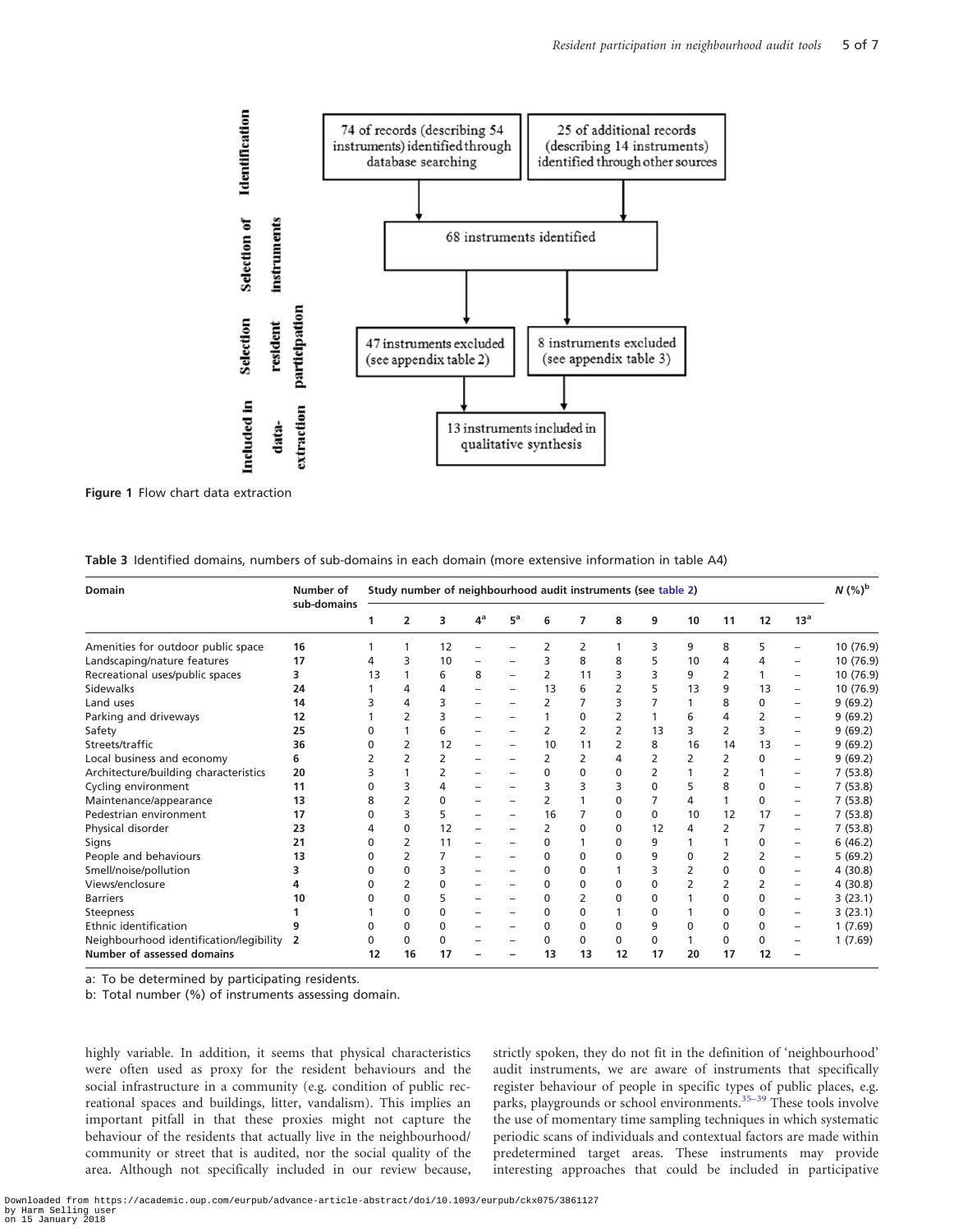<span id="page-6-0"></span>neighbourhood audit tools. After all, residents may be at least as interested in the social quality of their living environment as in physical aspects. The challenge is how to combine momentary measurements of targeted areas within a neighbourhood, for which a lot of observations are needed, with the measurement of more general physical features of neighbourhoods.

#### New directions in neighbourhood auditing

For future development of neighbourhood audit instruments two aspects are important. Firstly, the aim of the instruments has to be clear. The main reason for the observed diversity of domains and sub-domains included in the evaluated audit tools and audit tools in general might be that the aims of the different tools differ from each other. As Nickelson<sup>12</sup> stated, audit tools have been developed to meet the particular needs of different stakeholders, namely researchers, local authorities, local health workers, and sometimes citizens. An important question to consider then is whether the aim is to acquire knowledge for science and policy or to gather information on how the local population perceives their community and the opportunities and barriers for health within their community. These aims may be compatible, but it is a matter of give and take. The application of scientific indicators and a strong focus on inter-rater reliability may be useful for research purposes, but may not appeal to residents as it provides little space for their views and concerns. A resident-based way of auditing may help include individual or collective subjective assessments, but these are difficult to handle for scientists, in particular for those with a background in quantitative disciplines like environmental epidemiology. Moreover, researchers may tend to build on approaches that are common in their specific work field and that are considered 'good practice'. Including subjective elements may not fit into the mainstream paradigm of neighbourhood auditing.

Secondly, it is important to explore on new possibilities based on modern technologies. The strong focus on paper-and-pencil tools surprised us although it is understandable from a 'historical' point of view since an assessment of the instruments makes it clear that a lot of audit instruments are developed on the basis of earlier versions. However, new technologies like mobile applications have now become available, that could potentially support broader resident engagement, and more extensive participatory data collection. People can, e.g. turn their smartphone into an environmental monitoring sensor by means of an app.<sup>[40](#page-7-0)</sup> Neighbourhood auditing instruments based on these new technologies need to be carefully developed in order to be both attractive to residents and useful for researchers.

### Acknowledgements

We thank the RIVM, the Amsterdam University of Applied Sciences (Urban Management and Urban Vitality) and Regieorgaan SIA for their support.

### Funding

This work was carried out in the framework of RIVM Strategic Program (SPR), in which expertise and innovative projects prepare RIVM to respond to future issues in health and sustainability. Furthermore, we received support from Regieorgaan SIA [grant number S10514] and Field Lab Nieuw—West of the Amsterdam University of Applied Sciences [grant 'Kijk een gezonde wijk'].

### Supplementary data

Supplementary data are available at EURPUB online.

Conflicts of interest: None declared.

### Key points

- 'Participative' audit instruments mainly involve residents as data collectors
- These instruments focus mainly on physical, not social, characteristics
- New technologies are uncommon in participative neighbourhood auditing (but could be useful for public health research)

### References

- 1 Ferdinand AO, Sen B, Rahurkar S, et al. The relationship between built environments and physical activity: a systematic review. Am J Public Health 2012;102:e7–13.
- 2 Van Holle V, Deforche B, Van Cauwenberg J, et al. Relationship between the physical environment and different domains of physical activity in European adults: a systematic review. BMC Public Health 2012;12:807.
- 3 Wendel-Vos W, Droomers M, Kremers S, et al. Potential environmental determinants of physical activity in adults: a systematic review. Obes Rev 2007;8:425–40.
- 4 Vaandrager L, Wagemakers A, Saan H. Evidence in gezondheidsbevordering (Evidence in health promotion). TSG Tijdschrift voor Gezondheidswetenschappen 2010;88:271–7.
- 5 Brownson RC, Hoehner CM, Day K, et al. Measuring the built environment for physical activity: state of the science. Am J Prev Med 2009;36(4 Suppl):S99–123 e12.
- 6 Schaefer-McDaniel N, Caughy MO, O'Campo P, Gearey W. Examining methodological details of neighbourhood observations and the relationship to health: a literature review. Soc Sci Med 2010;70:277–92.
- 7 Macintyre S, Ellaway A, Cummins S. Place effects on health: how can we conceptualise, operationalise and measure them?. Soc Sci Med 2002;55:125–39.
- 8 Handy SL, Xing Y, Buehler TJ. Factors associated with bicycle ownership and use: a study of six small U.S. cities. Transportation 2010;37:967–85.
- 9 Haklay M. Citizen science and volunteered geographic information overview and typology of participation. In: Sui D, Elwood S, Goodchild M, editors. Volunteered Geographic Information, Public Participation, and Crowdsourced Production of Geographic Knowledge. Berlin: Springer, 2012: 105–22.
- 10 Minkler M. Using participatory action research to build healthy communities. Public Health Rep 2000;115:191–7.
- 11 Bonney R, Cooper C, Dickinson J, et al. Citizen Science: a developing tool for expanding science knowledge and scientific literacy. BioScience 2009;59:977–84.
- 12 Nickelson J, Wang AR, Mitchell QP, et al. Inventory of the physical environment domains and subdomains measured by neighborhood audit tools: a systematic literature review. J Environ Psychol 2013;36:179–89.
- 13 Arksey H, O'Malley L. Scoping studies: towards a methodological framework. Int J Soc Res Methodol 2005;8:19–32.
- 14 Levac D, Colquhoun H, O'Brien KK. Scoping studies: advancing the methodology. Implement Sci 2010;5:1–9.
- 15 Mays N, Roberts E. Synthesising Research Evidence. Studying the Organisation and Delivery of Health Services: Research Methods London: Routledge, 2001.
- 16 Cila N, Jansen G, Groen M, Meys W, Broeder L, Kr B, et al. Look! A healthy neighborhood: means to motivate participants in using an app for monitoring community health. Proceedings of the 2016 CHI Conference Extended Abstracts on Human Factors in Computing Systems. Santa Clara, California: ACM, 2016; 889–98.
- 17 Pikora TJ, Bull FCL, Jamrozik K, et al. Developing a reliable audit instrument to measure the physical environment for physical activity. Am J Prevent Med 2002;23:187–94.
- 18 Cunningham GO, Michael YL, Farquhar SA, Lapidus J. Developing a reliable senior walking environmental assessment tool. Am J Prevent Med 2005;29:215–7.
- 19 Clifton KJ, Livi Smith AD, Rodriguez D. The development and testing of an audit for the pedestrian environment. Landscape Urban Plann 2007;80:95–110.
- 20 den Broeder JM, Pilon A, Van de Weerd A. Gezondheid verbindt! Evaluatie van het project Gezond Slotermeer [Health Connects! Evaluation of the Project Healthy Slotermeer]. Bilthoven: RIVM, 2015.